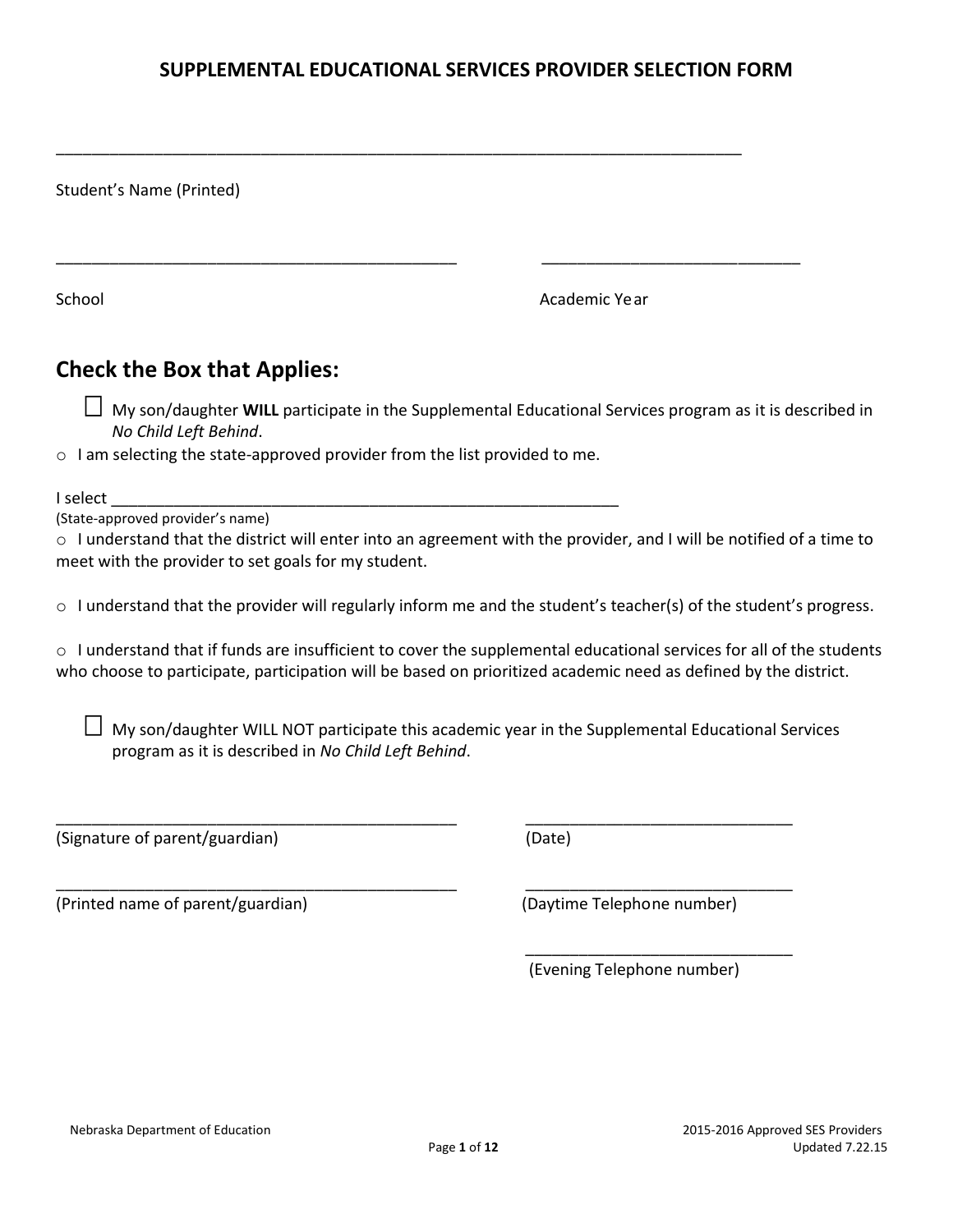# **NEBRASKA'S APPROVED SUPPLEMENTAL EDUCATIONAL SERVICE (SES) PROVIDERS FOR 2015-2016**

# **1 Online Tutoring LLC**

11693 San Vicenta Boulevard, #211 Los Angeles, CA 90049 Phone:800-694-9824 Fax:844-589-9560 Email: [1onlinetutoring@gmail.com](file:///C:/Users/rmcintyre/AppData/Local/Microsoft/Windows/Temporary%20Internet%20Files/Content.Outlook/0BPTWOXE/1onlinetutoring@gmail.com) Website: N/A

- **• Subject Areas Covered:** Reading, Language Arts, Mathematics
- **• Grade Levels Able to Serve:** K-12
- **• Minimum Number of Students Required:** 1
- **• Service Area**: All Schools, All Districts
- **• Geographic Setting:** Urban, Rural, Suburban
- **• Place of Service:** on-line
- **• Time of Service:** before school, after school, weekends, summer
- **• Length of Service:** 30 hours, 90 minutes, 4-5 times per week
- **• Student/Instructor Ratio**: 1 to 1
- **• Able to provide services to ELL and Special Education students.**

*We teach students through animations and interactive lessons on the computer combined with frequent remedial interactions with tutors. In the past years, the scores of the students in Math performing 2 grade levels below their current grade level increased by 15%, and those performing 1 grade level below their current grade level increased by 21% from the pre-assessment*  to the post tests. We provide 1:1 on line software based live tutoring. Our tutoring program includes a minimum of 30 hours of *tutoring. A student takes an assessment test either offline or online. As per the performance of the student in the test, we develop an individualized learning plan and the tutoring is based on that plan.* 

## **123 Math & Reading**

8721 Santa Monica Blvd #1445 Los Angeles, CA 90069 Phone: 800-634-3803 Fax: 818-717-7458 Email: [123MathReading@gmail.com](file:///C:/Users/rmcintyre/AppData/Local/Microsoft/Windows/Temporary%20Internet%20Files/Content.Outlook/0BPTWOXE/123MathReading@gmail.com) Website: NA

- **Subject Areas Covered:** Reading, Language Arts, Mathematics
- **Grade Levels Able to Serve:** Kindergarten  $-12^{th}$  grade
- **Minimum Number of Students Required:** 1
- **Service Area:** All districts; All schools
- **Geographic Setting:** Urban, Rural, Suburban
- **Place of Service:** On-line
- **Time of Service:** before school, after school, weekends, summer
- **Length of Service:** minimum of 18 hours, 90 minutes, 4 to 5 times per week
- **Student/Instructor Ratio:** 1 to 1
- **Able to provide services to ELL and Special Education students.**

*We provide individualized, one-on-one live and software based tutoring in a safe online environment. There is no transportation cost involved as the classes are conducted online at the student's home and hence can easily be accommodated into working parents' schedules. To get enrolled in the tutoring program, a student has to take an online assessment test, which may be taken either offline or online. On the basis of the result of the test, we formulate an Individualized Learning Plan, which is followed by the tutor*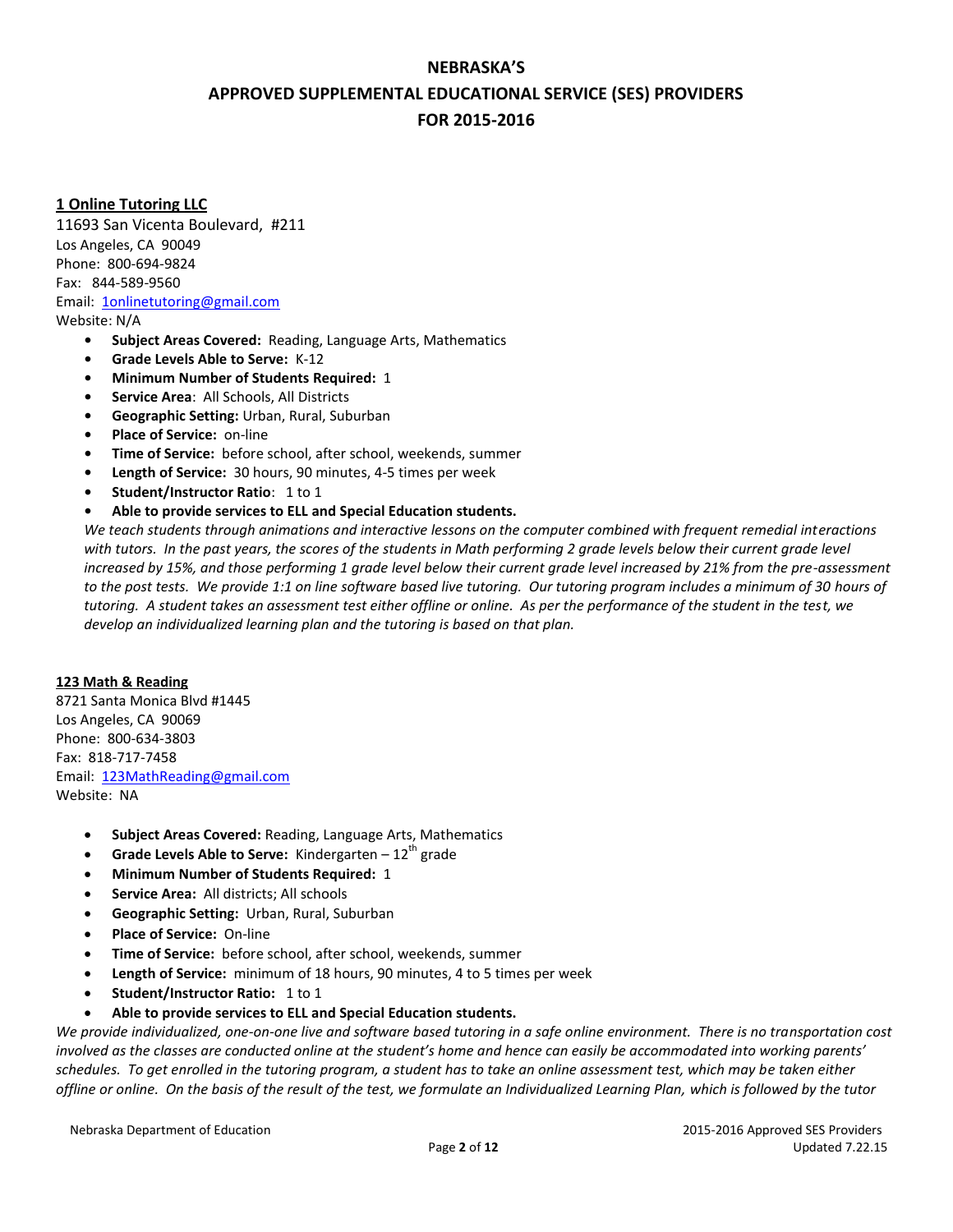## **Above and Beyond Learning, Inc.**

1243 SW 143 Ct. Miami, FL 33184 Phone:800-416-1833 Fax:305-499-9386 Email: [ses@above-and-beyondlearning.com](mailto:ses@above-and-beyondlearning.com) Website: [www.above-and-beyondlearning.com](file:///C:/Users/rmcintyre/AppData/Local/Microsoft/Windows/Temporary%20Internet%20Files/Content.Outlook/0BPTWOXE/www.above-and-beyondlearning.com)

- **• Subject Areas Covered:** Reading, Language Arts, Mathematics
- **• Grade Levels Able to Serve:** K-12
- **• Minimum Number of Students Required:** 1
- **• Service Area:** All Districts, All Schools
- **• Geographic Setting:** Urban and Rural
- **• Place of Service:** school, business, place of worship, community center, student's home
- **• Time of Service:** before school, after school, weekends, summers
- **• Length of Service:** 20 hrs. individual; 30 hrs. group; 25 hrs. online; 10-20 weeks; 60 minutes; 2 times/week
- **• Student/Instructor Ratio:** 5 to 1
- **• Able to provide services to ELL and Special Education students.**

*We offer individual online, small and large group tutoring, however our program is not one size fits all. The major elements of the provider's instructional program are an individualized style of instruction, our dedication to time on task, our instructional strategies and our research based scientifically proven Triumph learning curriculum. The provider prides itself on having an instructional program that works with various student populations and has the ability to individualize learning for every Title I student.* 

## **Academic Tutoring Service**

2550 Corporate Pl C-108 Monterey Park, CA 91754 Phone: 800-293-3091 Fax:323-526-4632 Email:[info@academictutoringservice.com](file:///C:/Users/rmcintyre/AppData/Local/Microsoft/Windows/Temporary%20Internet%20Files/Content.Outlook/0BPTWOXE/info@academictutoringservice.com) Website: [www.academictutoringservice.com](file:///C:/Users/rmcintyre/AppData/Local/Microsoft/Windows/Temporary%20Internet%20Files/Content.Outlook/0BPTWOXE/www.academictutoringservice.com)

- **• Subject Areas Covered:** Reading, Language Arts, Mathematics
- **• Grade Levels Able to Serve:** K-12
- **• Minimum Number of Students Required**: 3
- **• Service Area:** All Districts, All Schools
- **• Geographic Setting**: Urban, Suburban, Rural
- **• Place of Service:** school, place of worship, community center, student's home, public library
- **• Time of Service:** after school, weekends
- **• Length of Service:** 18-22 Hours, 12 weeks, 1-2 hour sessions
- **• Student/Instructor Ratio**: 5 to 1
- **• Able to provide services to ELL and Special Education students.**

*We provide secular, neutral, and non-ideological tutoring services to students enrolled in grades K-12, in the subject areas of reading, writing, mathematics, and English as a second language. The program model uses relationship building by the tutor with the student to facilitate the student's hope and enthusiasm for learning, thus engaging the student in the tutoring services. Tutoring sessions are designed to follow a roadmap, beginning with the first achievement goal outlined for the session. Once a student masters a goal, they progress forward to the next goal. The roadmap incorporates different learning modalities and curriculum derived from Houghton-Mifflin.*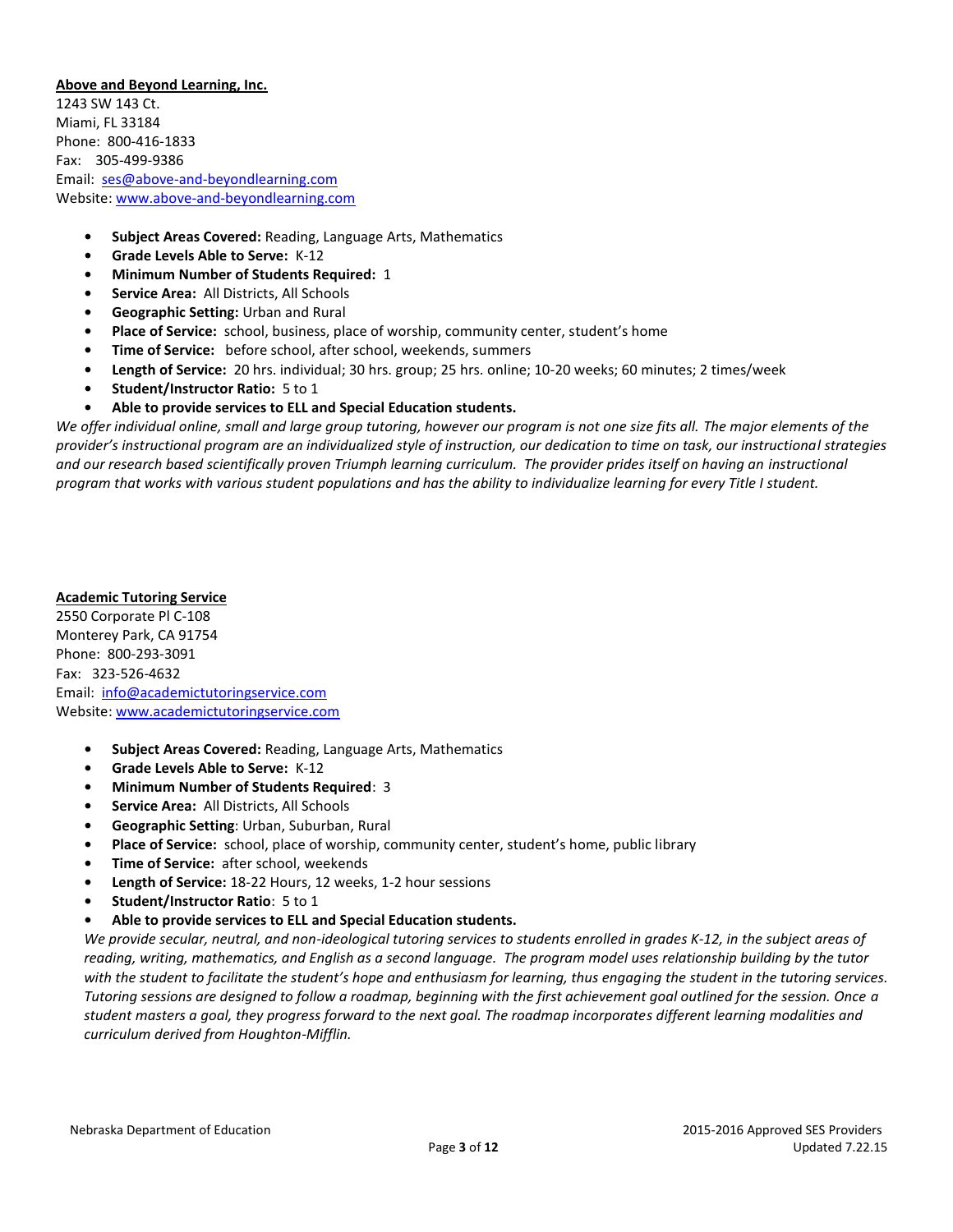**Arrowhead Online** 220 N. Larkin Avenue, Suite 100 Joliet, IL 60435 Phone: 866-960-9668 Fax: 815-768-3989 Emai[l: info@ahtutors.com](file:///C:/Users/rmcintyre/AppData/Local/Microsoft/Windows/Temporary%20Internet%20Files/Content.Outlook/0BPTWOXE/:%20%20info@ahtutors.com) Website: [www.ahtutors.com/online](file:///C:/Users/rmcintyre/AppData/Local/Microsoft/Windows/Temporary%20Internet%20Files/Content.Outlook/0BPTWOXE/www.ahtutors.com/online)

- **Subject Areas Covered:** Reading, Mathematics and Language Arts
- **Grade Levels Able to Serve:** K 12
- **Minimum Number of Students Required:** 1
- **Service Area:** All Districts, All Schools
- **Geographic Setting:** Urban, Rural and Suburban
- **Place of Service:** on-line
- **Time of Service:** before school, after school, weekends, summer, holiday breaks
- **Length of Service:** 30 hours; 15 weeks; 60 minute sessions; 2 sessions per week
- **Student/Instructor Ratio:** 1 to 1
- **Able to provide services to ELL students.**

*Arrowhead Online has helped Title I students succeed in math and reading/Language Arts since 2009. Arrowhead Online's online tutoring program is accessible 24 hrs. a day via the internet on a PC or tablet. The 30 hour Math and/or Reading programs are personalized to each student and include assessments. Our program serves students in grades K-12. Families without reliable access to the internet and a PC or tablet will be provided with necessary program resources for the duration of the program.*

**Arrowhead Tutors, Inc.** 220 N. Larkin Avenue, Suite 100 Joliet, IL 60435 Phone: 866-960-9668 Fax: 815-768-3989 Email: [manager@ahtutors.com](file:///C:/Users/rmcintyre/AppData/Local/Microsoft/Windows/Temporary%20Internet%20Files/Content.Outlook/0BPTWOXE/manager@ahtutors.com) Website: [www.ahtutors.com/online](file:///C:/Users/rmcintyre/AppData/Local/Microsoft/Windows/Temporary%20Internet%20Files/Content.Outlook/0BPTWOXE/www.ahtutors.com/online)

- **Subject Areas Covered:** Reading, Mathematics and Language Arts
- **Grade Levels Able to Serve:** K 12
- **Minimum Number of Students Required:** 1
- **Service Area:** All Districts, All Schools
- **Geographic Setting:** Urban, Rural and Suburban
- **Place of Service:** school, place of worship, community center, student's home
- **Time of Service:** before school, after school, weekends, summer, holiday breaks
- **Length of Service:** 20 to 30 hours; 15 weeks; 60 minute sessions; 1 to 5 sessions per week
- **Student/Instructor Ratio:** 9 to 1
- **Able to provide services to ELL students.**

*Arrowhead Tutors, Inc. offers a complete learning experience in mathematics or reading/language arts for grades K-12 in a one-onone or small group environment with qualified instructors. Our program is based on the Gradual Release of Responsibility Model of Instruction (GRRM). Along with increasing academic performance at all levels, the GRRM ensures that students become more independent learners.*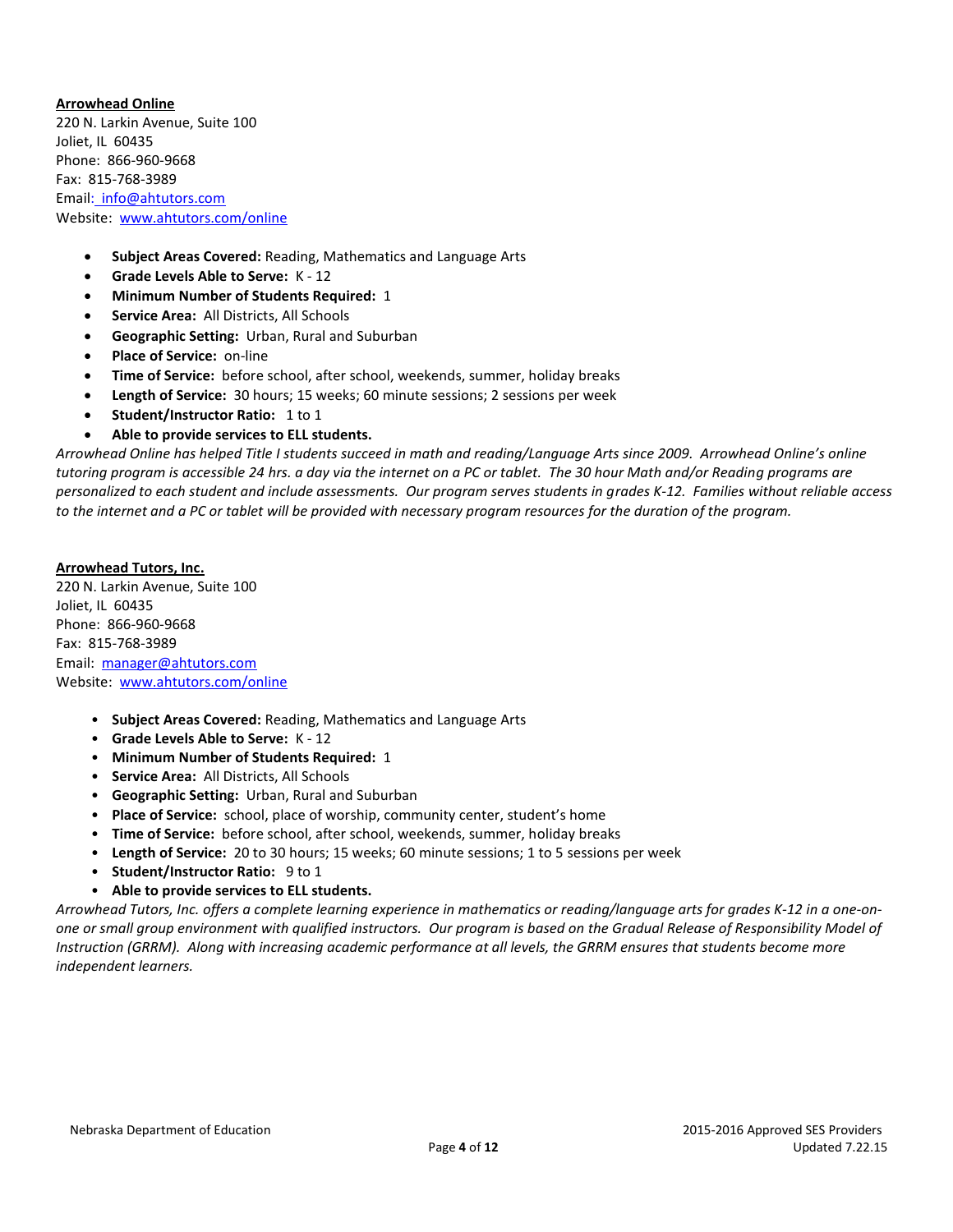## **Believe to Achieve Educational Service, LLC**

1951 NW South River Dr. #913 Miami, Florida 33125 Phone:855-862-2443 Fax:888-891-3609 Email:[Damian.harvey@achieveeducation.net](file:///C:/Users/rmcintyre/AppData/Local/Microsoft/Windows/Temporary%20Internet%20Files/Content.Outlook/0BPTWOXE/:%20%20Damian.harvey@achieveeducation.net) Website: [www.achieveeducation.net](http://www.achieveeducation.net/)

- **• Subject Areas Covered:** Reading, Language Arts, Mathematics
- **• Grade Levels Able to Serve**: K-8
- **• Minimum Number of Students Required:** 10
- **• Service Area**: All Schools, All Districts
- **• Geographic Setting:** Urban, Rural, Suburban
- **• Place of Service:** school, place of worship, community center, student's home
- **• Time of Service:** before school, after school, weekends, summer
- **• Length of Service:** 10-20 weeks; 60-120 minute sessions; 2-4 sessions per week
- **• Student/Instructor Ratio:** 5-8 students for every 1 instructor
- **• Able to provide services to ELL and Special Education students.**

*Believe to Achieve, provides small group, direct instruction in reading and math to students in grades K-8 using Strategies to Achieve Reading Success (STARS) and Strategies to Achieve Mathematics Success (STAMS) as our central curricula. Our programs focus on grade-level mastery of Nebraska Standards as well as Common Core State Standards (CCSS). Believe to Achieve utilizes key instructional strategies including: differentiated and scaffold instruction. Tutoring will take place at each student's school or home.* 

**Brave the Elements – The Children's Carousel Charitable Foundation, Inc.** 512 Mulberry Lane Desoto, Texas 75115 Phone: 469-226-9811 or 469-401-4241 Fax: 972-748-2481 Email: [phenomenalacademics@yahoo.com](file:///C:/Users/rmcintyre/AppData/Local/Microsoft/Windows/Temporary%20Internet%20Files/Content.Outlook/0BPTWOXE/phenomenalacademics@yahoo.com) Websit[e: www.tutoringpass.com/brave](file:///C:/Users/rmcintyre/AppData/Local/Microsoft/Windows/Temporary%20Internet%20Files/Content.Outlook/0BPTWOXE/:%20%20www.tutoringpass.com/brave)

- **Subject Areas Covered:** Reading, Language Arts, Mathematics, Writing
- **Grade Levels Able to Serve:** K-12
- **Minimum Number of Students Required:** 1
- **Service Area:** All Districts, All Schools
- **Geographic Setting:** Urban, Rural, Suburban
- Place of Service: on-line, school, place of worship, student's home
- **Time of Service:** after school, before school, weekends, summer, holidays
- **Length of Service:** 20-30 hours, entire school year,1-2 hours 2-3 times a week
- **Student/Instructor Ratio:** 5 to 1
- **Able to provide services to ELL and Special Education students.**

*Brave the Elements, The Children's Carousel Charitable Foundation, Inc. is a K-12 on-line, small group, individualized tutoring or oneon-one tutoring service. Our mission is to enhance and motivate individually each student's educational learning process. The content focus includes reading, math, language arts, and writing. Students are pre-tested to check what has already been learned. Student Learning Plans are generated based upon the pre-test scores, and assignments are given to ultimately obtain state standard mastery. Students receive a tablet (which must be returned), monthly progress reports, and a certified teacher/tutor, sometimes according to their language as needed. We fill in the gaps not learned, and specialize in working with ESL, bilingual, special.*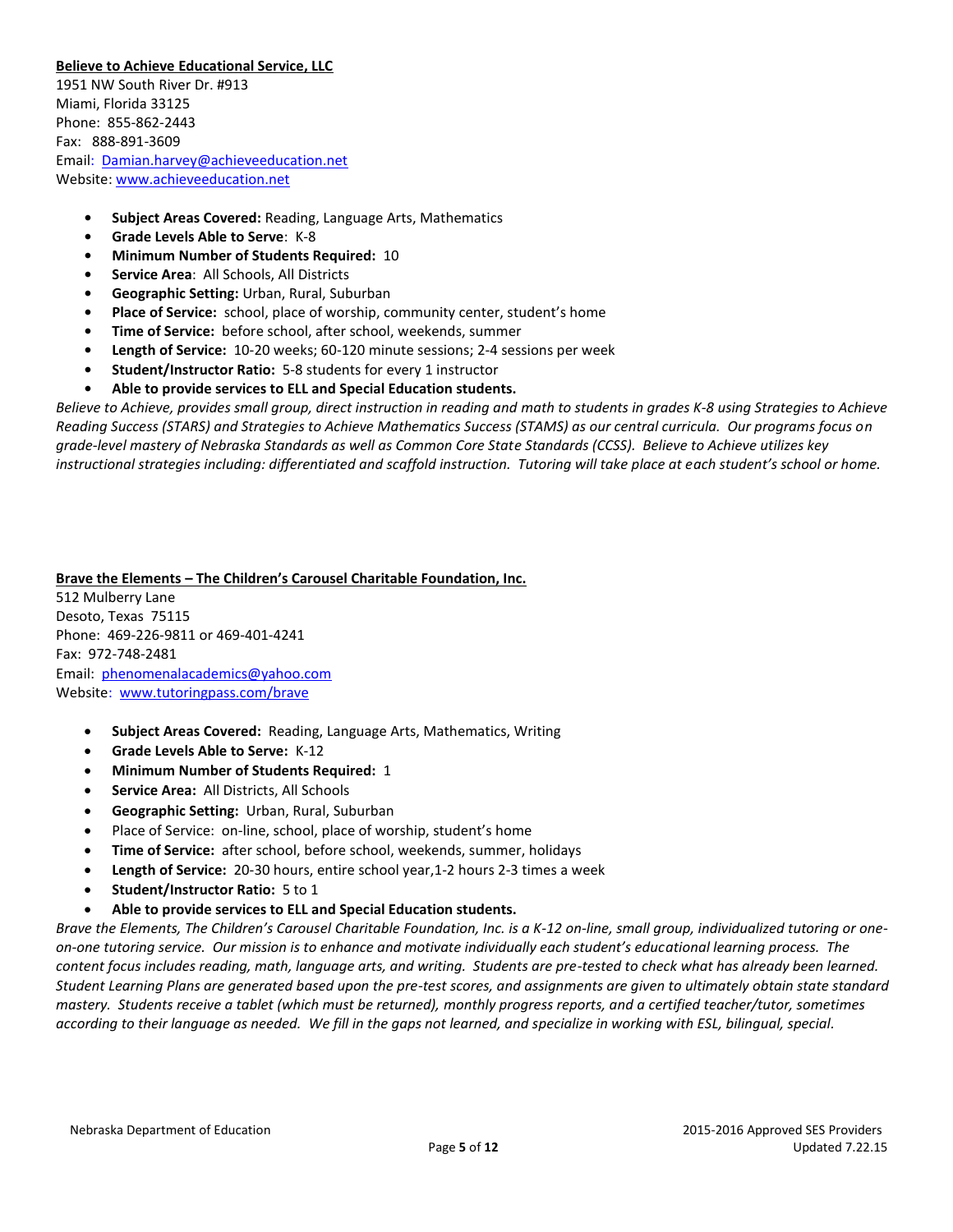## **Education Futures Corp.**

2600 Philmont Avenue, Suite 311 Huntingdon Valley, PA 19006 Phone: 215-938-8899 Fax: 800-339-2618 Email: [kroberts@educationfuturescorp.com](file:///C:/Users/rmcintyre/AppData/Local/Microsoft/Windows/Temporary%20Internet%20Files/Content.Outlook/0BPTWOXE/kroberts@educationfuturescorp.com) Website: [www.educationfuturescorp.com](http://www.educationfuturescorp.com/)

- **• Subject Areas Covered:** Reading, Language Arts, Mathematics
- **• Grade Levels Able to Serve:** K-8
- **• Minimum Number of Students Required**: 3
- **• Service Area:** All Districts, All Schools
- **• Geographic Setting:** Urban, Rural, Suburban
- **• Place of Service**: school, place of worship, community center, student's home
- **• Time of Service:** before school, after school, weekends, summer
- **• Length of Service:** 18 hours minimum; 3 to 12 weeks; 1-2 hours per day; 3-4 days per week
- **• Student/Instructor Ratio:** Maximum of 8 students for every 1 instructor
- **• Able to provide services to ELL and Special Education students.**

*We will provide service to students in grades K-8 in ELA and math, including English Learners (EL's) and students with disabilities. We will use the Danforth Assessment Test, a standard-referenced, multiple-choice test. The Danforth Assessment Test measures making inferences, drawing conclusions, author's purpose, vocabulary, number sense, measurement, geometry, spatial sense, algebraic thinking, data analysis, statistics and probability, critical reading, media literacy, test structures and features, recall, recognition of key ideas/details, conventions, math operations, and critical thinking. We will offer several modes of instructional delivery. All instruction will take place using consumable workbooks; we may supplement instruction with e-books.* 

## **Educational Service Unit #6**

210  $5<sup>th</sup>$  Street Milford, NE 68405 Phone: 402-761-3341 Fax: 402-761-3279 Email: [dshoemake@esu6.org](mailto:dshoemake@esu6.org) Website: [www.esu6.org](http://www.esu6.org/)

- **Subject Areas Covered:** Reading, Language Arts, Mathematics
- **Grade Levels Able to Serve:** K-12
- **Minimum Number of Students Required:** 6
- **Service Area:** All Districts, All Schools
- **Geographic Setting:** Urban, Rural, Suburban
- **Place of Service:** school
- **Time of Service:** before school, after school, summer
- **Length of Service:** approx. 33 hours; 15 to 16 weeks; 1.5 hour sessions; 2 to 3 days per week
- **Student/Instructor Ratio:** 6 students (or less) to 1 teacher
- **Able to provide services to ELL and Special Education students.**

*ESU 6 tutoring programs have an impressive record of improved student achievement for Title I students. The Lexia Reading, Symphony Math and Reading Plus educational software is research based and of high interest to students. Pre and post testing assures measured progress. Tutors are carefully selected and trained to offer the best of tutoring practices that result in improved student learning in the targeted areas.*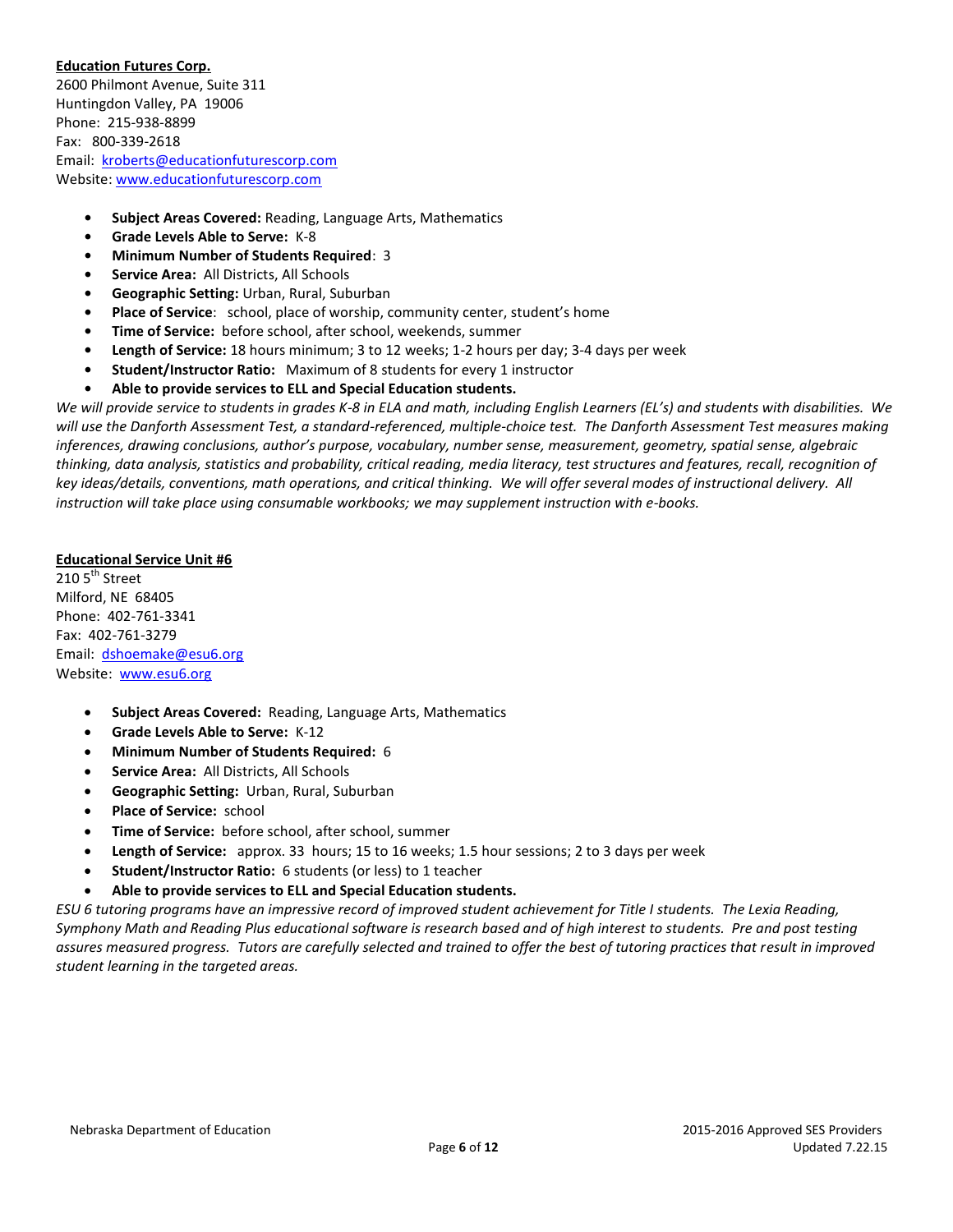# **EduPlus LLC**

5042 Wilshire Blvd #23462 Los Angeles, CA 90036 Phone:323-902-5880 Fax: 213-402-6388 Email:[bindiyac@eduplusllc.com](file:///C:/Users/rmcintyre/AppData/Local/Microsoft/Windows/Temporary%20Internet%20Files/Content.Outlook/0BPTWOXE/bindiyac@eduplusllc.com) Website: [www.eduplusllc.com](http://www.eduplusllc.com/)

- **• Subject Areas Covered:** Reading, Language Arts, Mathematics
- **• Grade Levels Able to Serve:** K-12
- **• Minimum Number of Students Required:** 1
- **• Service Area:** All Districts, All Schools
- **• Geographic Setting:** Urban, Rural, Suburban
- **• Place of Service:** student's home, on-line
- **• Time of Service:** before school, after school, weekends, summer
- **• Length of Service:** 30 hours; 6-7 weeks; 90 minute sessions, 3 times per week
- **• Student/Instructor Ratio:** 1 to 1
- **• Able to provide services to ELL and Special Education students.**

*EduPlus LLC has developed an academic improvement program that teaches students through animations and interactive lessons on the computer combined with frequent remedial interactions with licensed teachers thus instigating low achieving students to be at par with their peers. It addresses the needs of struggling students in English, reading and math for grades K-12. Lessons are conducted online on our laptops, which have been pre-loaded with our self-developed software and students can connect with our*  live tutors with a click. Students are not required to incur any cost associated with the equipment needed for the classes. We provide *a laptop and Internet, free of cost, for students who do not have it. All equipment must be returned upon completion of the tutoring.*

#### **Eduwizards, Inc.**

48 Huntting Drive Dumont, NJ 07628 Phone: 201-706-7872 Fax: 201-706-7872 Email: [ses@eduwizards.com](file:///C:/Users/rmcintyre/AppData/Local/Microsoft/Windows/Temporary%20Internet%20Files/Content.Outlook/0BPTWOXE/ses@eduwizards.com) Website[: www.eduwizards.com](http://www.eduwizards.com/)

- **• Subject Areas Covered:** Reading, Language Arts, Mathematics
- **• Grade Levels Able to Serve:** 1-12
- **• Minimum Number of Students Required:** 1
- **• Service Area:** All Schools, All Districts
- **• Geographic Setting:** Urban, Rural, Suburban
- **• Place of Service:** student's home, on-line
- **Time of Service:** before school, after school, weekends, summer
- **• Length of Service:** 20-30 hours; 12-16 weeks, 60 minutes per session; 2-3 times per week
- **• Student/Instructor Ratio**: 1 to 1
- **• Able to provide services to ELL and Special Education students.**

*At Eduwizards all online tutoring is one-to-one and can be conveniently taken from the student's home. Tutoring takes place using our virtual classroom, which includes whiteboard, text, and voice chat. The classroom size is one student and one instructor which allow for maximum concentration, focus, and attention. The tutor can take individual care and pay attention to the student's needs. All our tutors have a Bachelor's degree or higher qualification, and most are state-certified. Our vast database of tutors allows us to find tutors who have thorough knowledge of the particular state's curriculum standards.*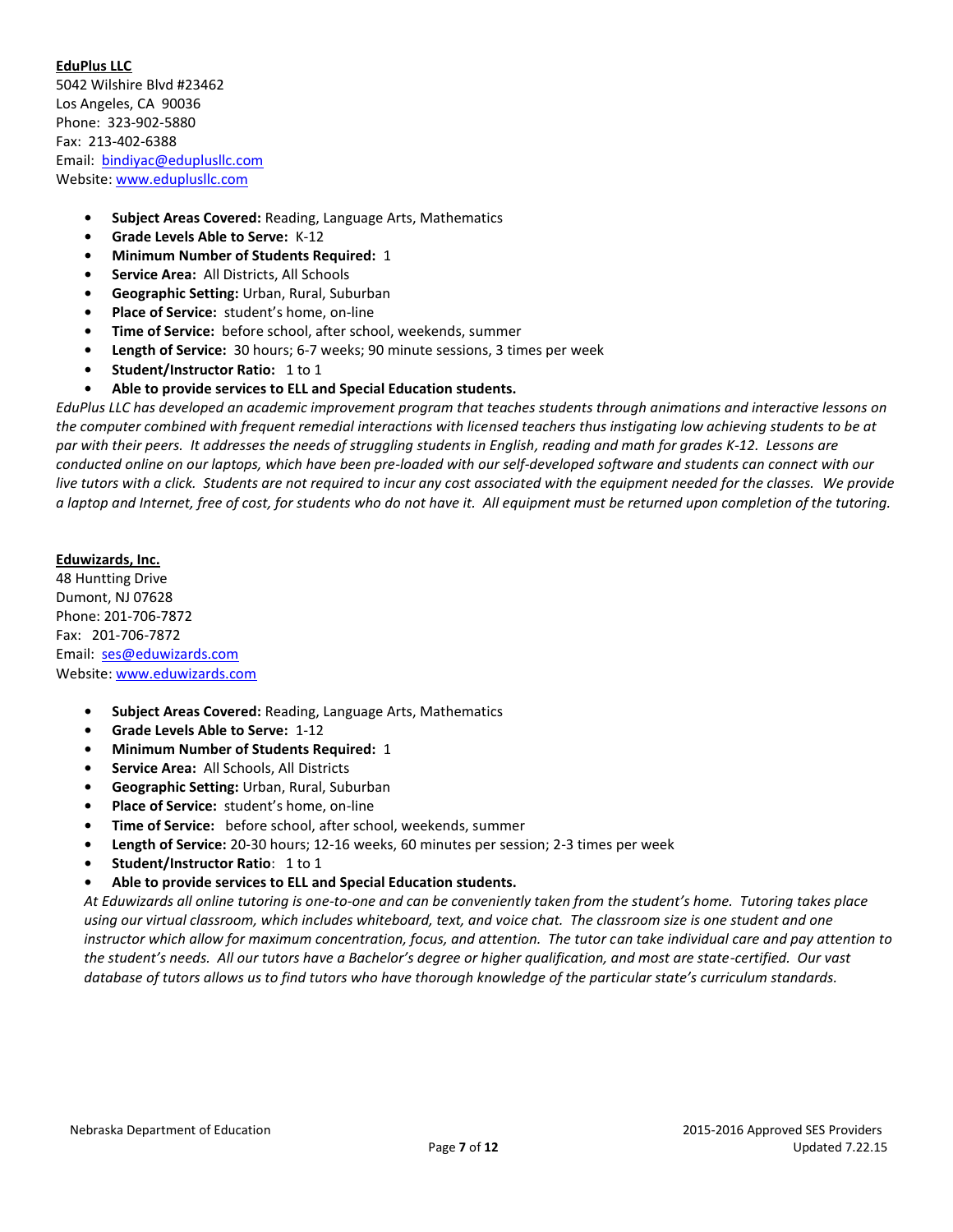#### **I Can Achieve Educational Services**

72 Belmonte Circle Atlanta, GA 30311 Phone: 770-744-5427 Fax: 404-393-7576 Email: [kfinch@icanachieveinc.com](file:///C:/Users/rmcintyre/AppData/Local/Microsoft/Windows/Temporary%20Internet%20Files/Content.Outlook/0BPTWOXE/kfinch@icanachieveinc.com) Website: N/A

- **• Subject Areas Covered:** Reading, Language Arts, Mathematics
- **Grade Levels Able to Serve: K-12<sup>th</sup>**
- **• Minimum Number of Students Required:** 2
- **• Service Area:** All Schools, All Districts
- **• Geographic Setting:** Urban, Rural, Suburban
- **• Place of Service:** school, place of worship, community center, student's home, library
- **Time of Service:** before school, after school, weekends, summer
- **• Length of Service:** 20+ hours; 5-12 weeks; 60-120 minutes; 2 times per week
- **• Student/Instructor Ratio:** 10 to 1; However 95% of our SES students are at a 6:1 ratio
- **• Able to provide services to ELL and Special Education students.**

*Our program works with inner city students, rural, charter, public, and private school students at all levels to improve standardized test scores and achieve academic success. Our program uses pretests, mid-tests and post-tests to assess student skill gaps and with this information, our instructors identify and prescribe instruction based on each student's strengths and weaknesses. We offer small interactive classes and high quality instruction in English language arts, mathematics, and reading customized to meet each student's needs based on the pre-test. All instruction is face-to-face; I Can Achieve does not provide online instruction.*

#### **Kinetic Potential Scholars**

1801 McCormick Drive, Suite 350 Largo, MD 20774 Phone: 301-883-8256 Fax: 301-772-8970 Email: [ses@kpscholars.com](file:///C:/Users/rmcintyre/AppData/Local/Microsoft/Windows/Temporary%20Internet%20Files/Content.Outlook/0BPTWOXE/ses@kpscholars.com) Website: [www.kpscholars.com](http://www.kpscholars.com/)

- **Subject Areas Covered:** Reading, Language Arts, Mathematics
- **Grade Levels Able to Serve:** K 12
- **Minimum Number of Students Required:** 1
- **Service Area:** All District, All Schools
- **Geographic Setting:** Urban, Rural, Suburban
- **Place of Service:** school, place of worship, community center, student's home, online
- **Time of Service:** before school, after school, weekends, summer, breaks
- **Length of Service:** 18-40 hours; 10 to 20 weeks; 2-4 hours per week; 1 to 2 hour sessions
- **Student/Instructor Ratio:** 8 students for every instructor
- **Able to provide services to ELL and Special Education students.**

*The Kinetic Potential Scholars (KPS) program is a comprehensive online program dedicated to the academic and social needs of atrisk youth. Founded upon the core belief that every child has remarkable potential, KPS provides a roadmap for these students its future KP scholars pairing every student with academic KP tutors as well as KP Mentors, all of which results in a holistic, long-term approach to student success. KPS is delivered through our eMentoring and eLearning platform that includes virtual whiteboards and/or Kineticville, an online 3D virtual island, which provides an entirely Immersive Education experience for students.*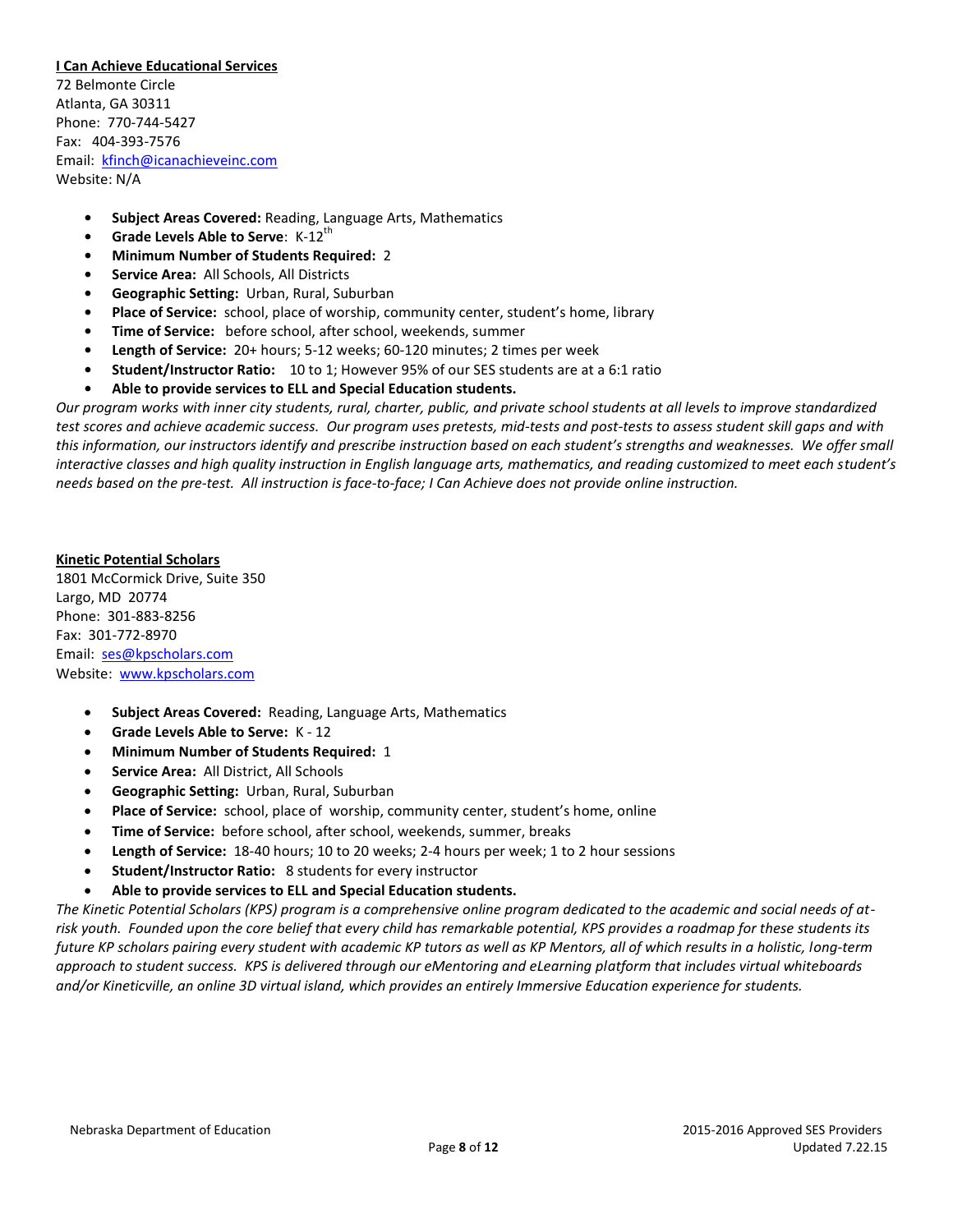## **One on One Learning, Corp.**

8900 SW 117 Ave, C-103 Miami, FL 33186 Phone: 305-273-8999 Fax: 305-273-8993 Email: [MMonnar@oneononelearning.com](file:///C:/Users/rmcintyre/AppData/Local/Microsoft/Windows/Temporary%20Internet%20Files/Content.Outlook/0BPTWOXE/MMonnar@oneononelearning.com) Website[: www.oneononelearning.com](http://www.oneononelearning.com/)

- **• Subject Areas Covered:** Reading, Language Arts, Mathematics
- **• Grade Levels Able to Serve:** K-12
- **• Minimum Number of Students Required:** 1
- **• Service Area:** All Schools, All Districts
- **• Geographic Setting:** Urban, Rural, Suburban
- **• Place of Service:** school, place of worship, community center, student's home, online
- **• Time of Service**: before School, after School, weekends, summer
- **• Length of Service:** 18-40-hours; 10-25 weeks; 60-120 minutes per session; 1-4 sessions per week
- **• Student/Instructor Ratio:** 1-10
- **• Able to provide services to ELL and Special Education students.**

*Our program offers the choice of individual or small group tutoring in reading and/or mathematics. Our program design focuses on assisting Title I students to improve their achievement on state and national standards. Student achievement is measured throughout the course of the program by informal quizzes, tests, and tutor observations. Final progress is measured by the administration of a post test that measures student achievement on the Nebraska State Academic Standards.* 

#### **Promise Tutorial**

P. O. Box 442134 Detroit, Michigan 48244 Phone:313-207-5362 Fax:248-443-4979 Email:[promisetutorial@yahoo.com](file:///C:/Users/rmcintyre/AppData/Local/Microsoft/Windows/Temporary%20Internet%20Files/Content.Outlook/0BPTWOXE/promisetutorial@yahoo.com) Website: N/A

- **• Subject Areas Covered:** Reading, Language Arts, Mathematics
- **• Grade Levels Able to Serve:** K-12
- **• Minimum Number of Students Required:** 5
- **• Service Area**: All Schools, All Districts
- **• Geographic Setting:** Urban, Rural, Suburban
- **• Place of Service:** school, business, place of worship, community center, student's home, library
- **• Time of Service:** before school, after school, weekends, summer
- **• Length of Service:** 30 hours; 6-20 weeks; 1 -6 hours per week
- **• Student/Instructor Ratio:** 8 to 1
- **• Able to provide services to ELL and Special Education students.**

*Promise Tutorial provides high quality, educational support services for students K-12 in math and reading in a one on one or small group environment. Our instructors have many years of experience working with Title I students and our organization provides professional development in continuous training opportunities for staff. Direct Instruction is used to promote significant growth in student achievement and close skill gaps. Promise model reflects research based data driven best practices that has served over 1500 students. Our program provides a pre-assessment to identify skill gaps and an individual plan is created and serves as a framework for their learning program.*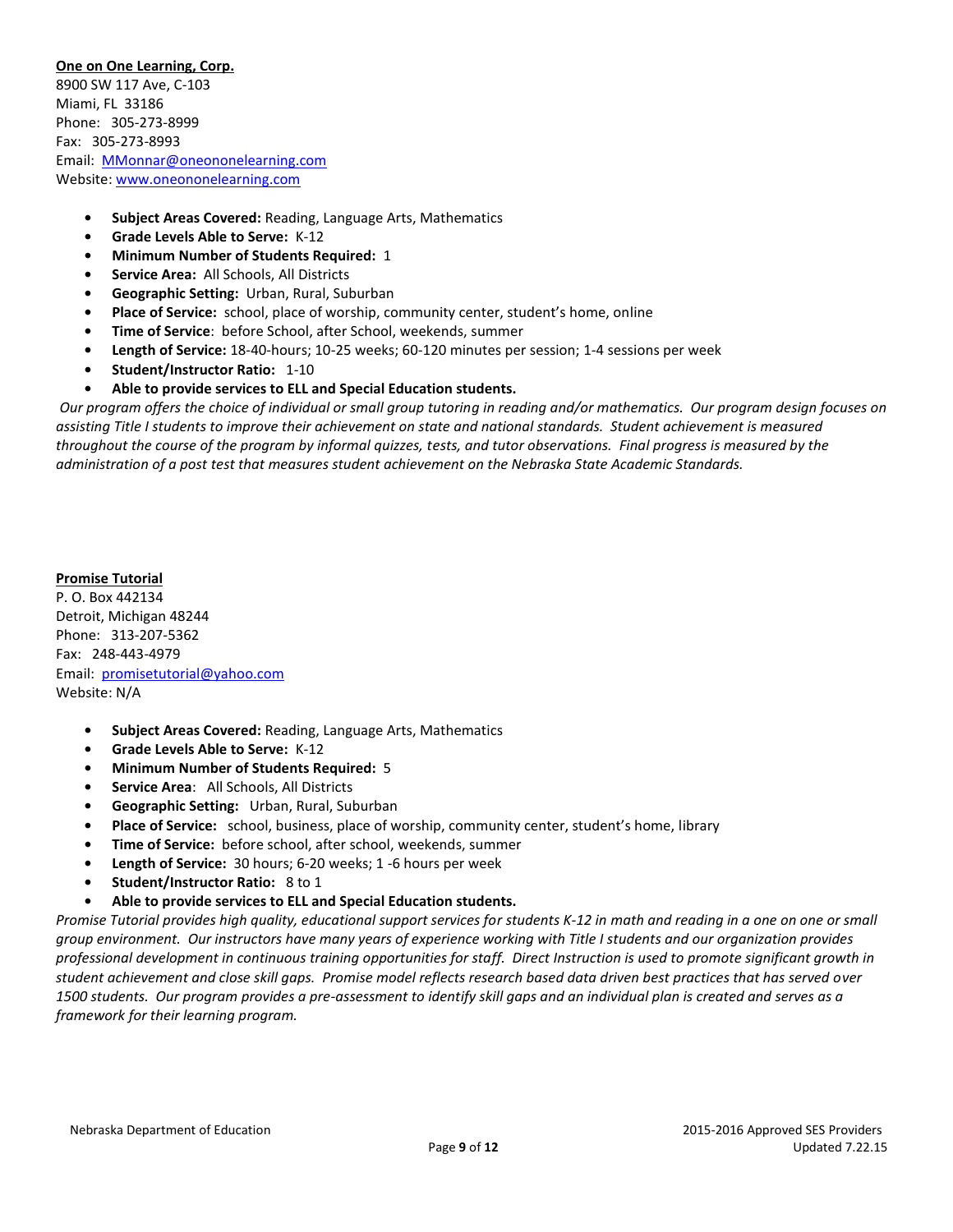# **Studentnest, Inc.**  2121 Merced Street Fresno, CA 93721 Phone: 559-486-1251 Fax: 559-486-5936 Email: [Chanderjoshi88@gmail.com](file:///C:/Users/rmcintyre/AppData/Local/Microsoft/Windows/Temporary%20Internet%20Files/Content.Outlook/0BPTWOXE/Chanderjoshi88@gmail.com) Website[: www.studentnest.com](http://www.studentnest.com/)

- **• Subject Areas Covered:** Reading, Language Arts, Math
- **• Grade Levels Able to Serve**: Kindergarten-12th Grade
- **• Minimum Number of Students Required:** 1
- **• Service Area**: All Districts; All Schools
- **• Geographic Setting**: Urban, Rural, Suburban
- **• Place of Service:** Online
- **• Time of Service:** before school, after school, weekends, summer
- **• Length of Service:** 18 hrs. minimum; 9-12 weeks; 1-2 hrs./day; 2-3 days/week
- **• Student/Instructor Ratio:** 1 to 1; small groups 5 to 1
- **• Able to provide services to ELL and Special Education students.**

*We provide high quality online tutoring in mathematics and English language arts for students K-12. We will provide computer (net book, tablet, or laptop) and internet for the duration of tutoring (devices must be returned upon termination of the program). The platform allows students to write on the white board screen to solve problems and view slides and/or worksheets. Each student will have their own profile where they can view upcoming sessions and connect to sessions where a tutor is waiting. We have over 2,000 Power Point, Word, and PDF lessons all aligned to Nebraska Academic Standards.*

## **Sylvan Learning Center**

5715 S.  $34^{th}$ , Suite 300 1101 S. Cottonwood St. Lincoln, NE 68516 P.O. Box 1572 North Platte, NE 69103 Phone: office: 402-423-8833; cell: 402-416-7792 or 308-532-4441 (North Platte location)

Fax: 402-423-8853

Email: [MarissaRoh@NebraskaSylvan.com](mailto:MarissaRoh@NebraskaSylvan.com) [Sylvan.NorthPlatte@gmail.com](file:///C:/Users/rmcintyre/AppData/Local/Microsoft/Windows/Temporary%20Internet%20Files/Content.Outlook/0BPTWOXE/Sylvan.NorthPlatte@gmail.com) Website: www.Sylvan Learning.com

- **Subject Areas Covered:** Reading, Language Arts, Mathematics, 9-12 Algebra, Geometry, Advanced Math
- Grade Levels Able to Serve: K-12<sup>th</sup> Reading and Language Arts; K-8 Mathematics; 9-12 Algebra/Geometry/Advanced Math
- **Minimum Number of Students Required:** 1
- **Service Area:** Omaha, Bellevue, Millard, Lincoln, Grand Island, Kearney, Norfolk, North Platte, Columbus & surrounding districts
- **Geographic Setting:** Urban, Rural, Suburban
- **Place of Service:** business locations, school, community center
- **Time of Service:** after school, weekends, summer
- **Length of Service:** 5-8 weeks; 4 hours per week; 1 to 4 hour sessions
- **Student/Instructor Ratio:** 3 students per instructor (Sylvan In-center); 8 students/instructor (ACE-IT! In-school program)
- **Able to provide services to ELL and Special Education students.**

*Sylvan In-center offers a variety of language arts programs designed to assist learners (pre-K through high school) and to address gaps in their language arts skills. These programs include individualized and small-group programs offered in person at a Sylvan Learning Center, online programs via Sylvan Online, and small-group programs offered at school sites. Sylvan's Ace It! Tutoring program is specifically designed to provide supplemental academic intervention and support for students at risk for literacy difficulties particularly socially-and economically disadvantaged students.*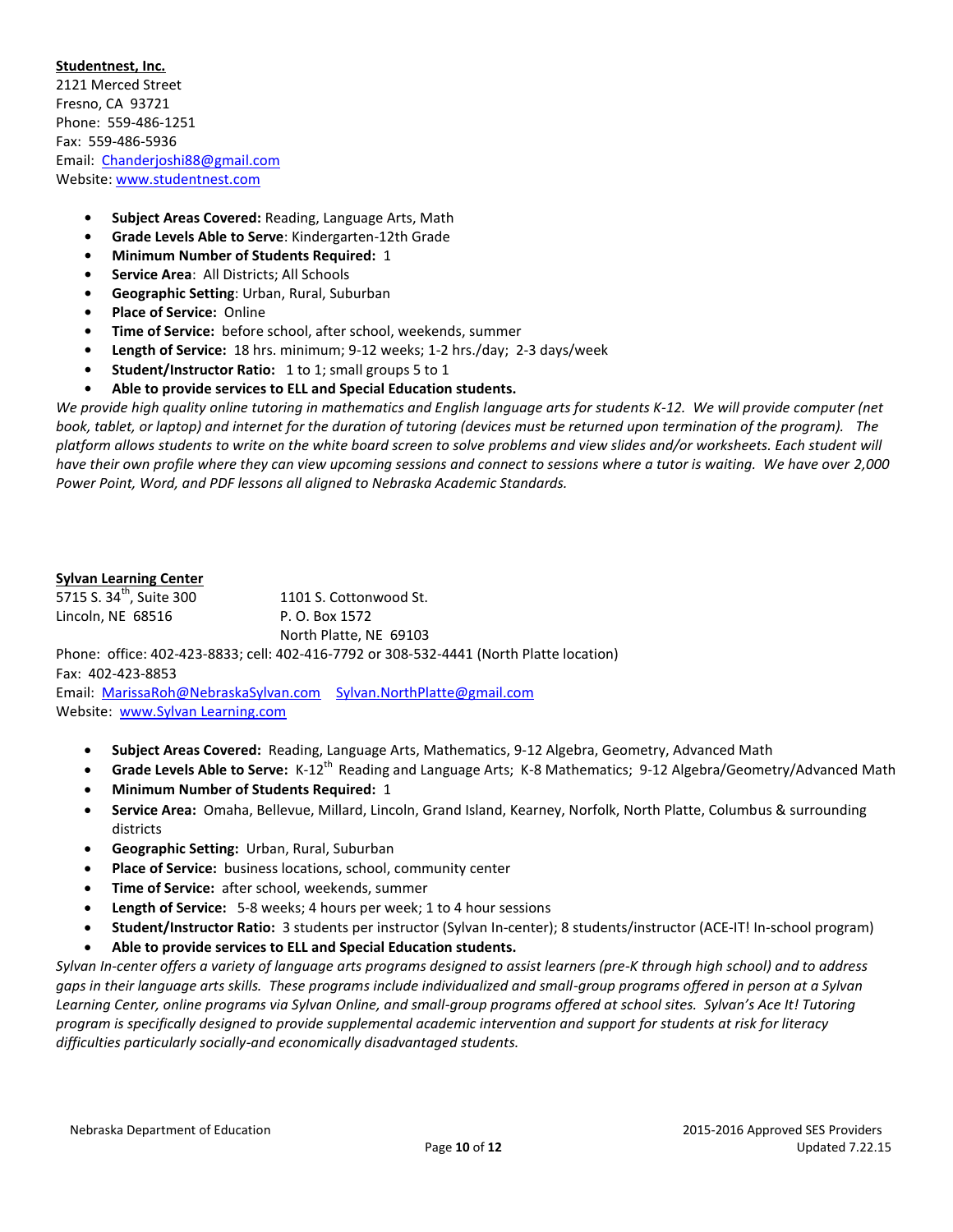# **TC Tech Tutor, LLC**

260 Northland Boulevard, Suite 131A Cincinnati, OH 45246 Phone: 704-352-4775 Fax:866-257-6172 Email:[admin@tctechtutor.com](file:///C:/Users/rmcintyre/AppData/Local/Microsoft/Windows/Temporary%20Internet%20Files/Content.Outlook/0BPTWOXE/admin@tctechtutor.com) Website: [www.tctechtutor.com](file:///C:/Users/rmcintyre/AppData/Local/Microsoft/Windows/Temporary%20Internet%20Files/Content.Outlook/0BPTWOXE/www.tctechtutor.com)

- **• Subject Areas Covered:** Mathematics
- **• Grade Levels Able to Serve:** K-12
- **• Minimum Number of Students Required:** 1
- **• Service Area:** All Districts, All Schools
- **• Geographic Setting:** Urban, Rural, Suburban
- **• Place of Service:** school, student's home, library
- **• Time of Service:** before school, after school, weekends, summer
- **• Length of Service:** 20-30 hours; 7-9 weeks; 90 minute sessions; 2 times per week
- **• Student/Instructor Ratio: 1:1 or 1:5**
- **• Able to provide services to ELL and Special Education students.**

The TC Program offer parents a choice between two modes of delivery – online instruction in home and in person instruction onsite. *Both methods consist of individualized instruction utilizing dynamic content assisted by a computer, headset, internet, and Study Island online curriculum all provided by TC Tech. The program delivers research based strategies and technology assisted learning for heightened achievement utilizing online Study Island software curriculum, a computer and internet – learning tools also provided by TC Tech (all learning tools must be returned upon termination of the program). We deliver math supplemental services only to our students.* 

# **Third Day Christian Ministries D/B/A Laureate Learning Center**

P.O. Box 170039 Atlanta, GA 30317 Phone: 888-719-5445 Ext. 1 Fax: 678-805-4743 Email: [carla\\_Jones@laureatelearningcenter.com](file:///C:/Users/rmcintyre/AppData/Local/Microsoft/Windows/Temporary%20Internet%20Files/Content.Outlook/0BPTWOXE/carla_Jones@laureatelearningcenter.com) Website: [www.laureatelearningcenter.com](file:///C:/Users/rmcintyre/AppData/Local/Microsoft/Windows/Temporary%20Internet%20Files/Content.Outlook/0BPTWOXE/www.laureatelearningcenter.com)

- **Subject Areas Covered:** Reading, Language Arts, Mathematics
- **Grade Levels Able to Serve:** K-12<sup>th</sup>
- **Minimum Number of Students Required:** 1-30 per District
- **Service Area:** All District, All Schools
- **Geographic Setting:** Urban, Rural, Suburban
- **Place of Service:** place of worship, community center, student's home, online
- **Time of Service:** after school, weekends, summer
- **Length of Service:** 30 hours; 8-16 weeks; 120 minutes per session; 2-3 times a week
- **Student/Instructor Ratio:** 1-3 students for every 1 instructor
- **Able to provide services to ELL and Special Education students.**

*Laureate Learning Center Inc. (LLC) is prepare to provide Nebraska students with educational services that provide an increased opportunity to meet the State's challenging academic content and student academic achievement standards and to supplement and improve the quality of educational services provided to these children and youth. Our educational services shall be provided on an as-needed basis for K-12 Title I students, throughout the state of Nebraska and will be tailored to meet the identified needs of all participating student, including students with disabilities and English Language Learners, in language arts, reading, and math and includes standardized test preparation review. We will offer direct instruction with a 1:1 or no more than 3:1 student/teacher ratio.*